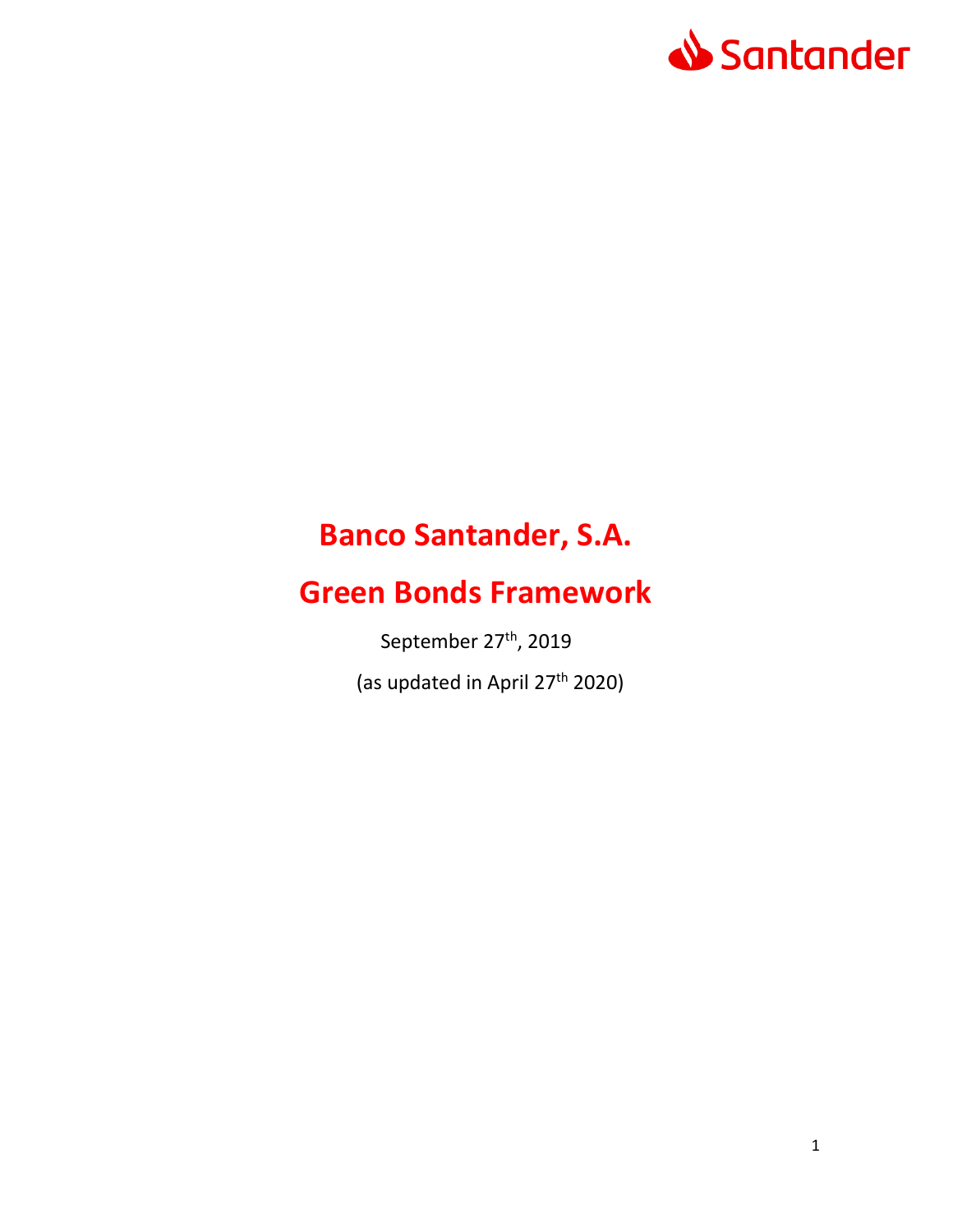

## **Table of Contents**

- 1. Disclaimer
- 2. Green Bonds Framework
	- 1.1 Use of Proceeds
	- 1.2 Project Evaluation & Selection
	- 1.3 Management of Proceeds
	- 1.4 Reporting
	- 1.5 External reviews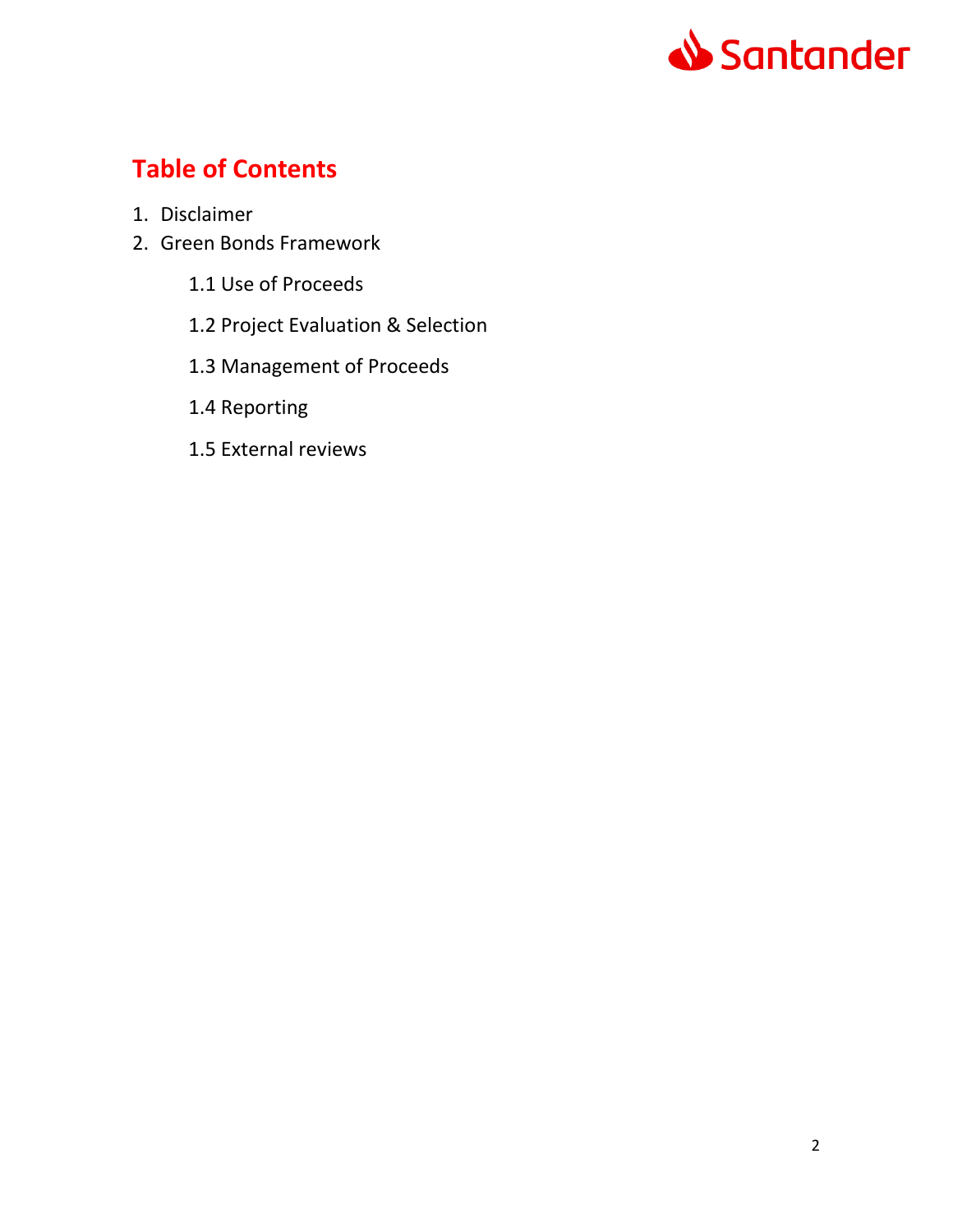

## **1. Disclaimer**

The information and opinions contained in this Banco Santander, S.A. Green Bonds Framework (hereafter the "Framework") are provided as at the date of this document and are subject to change without notice. No one who becomes aware of the information contained in this Banco Santander, S.A. Green Bonds Framework should regard it as definitive, because it is subject to changes and modifications. Furthermore, Santander does not assume any responsibility or obligation to update or revise any such statements, regardless of whether those statements are affected by the results of new information, future events or otherwise. This Banco Santander, S.A. Green Bonds Framework is provided for information purposes only and does not constitute, nor it should be interpreted as, or form part of, any offer or invitation to underwrite, subscribe for or otherwise acquire or dispose of, or any solicitation of any offer to underwrite, subscribe for or otherwise acquire or and is not intended to provide the basis for any credit or any other third party evaluation of securities. Any decision to buy or invest in securities shall be made solely and exclusively on the basis of the information set out in the pertinent prospectus or equivalent or related documentation filed or otherwise made available to prospective investors by Santander. No offering of securities shall be made in the United States except pursuant to registration under the U.S. Securities Act of 1933, as amended, or an exemption therefrom. Nothing contained in this presentation is intended to constitute an invitation or inducement to engage in investment activity for the purposes of the prohibition on financial promotion in the U.K. Financial Services and Markets Act 2000.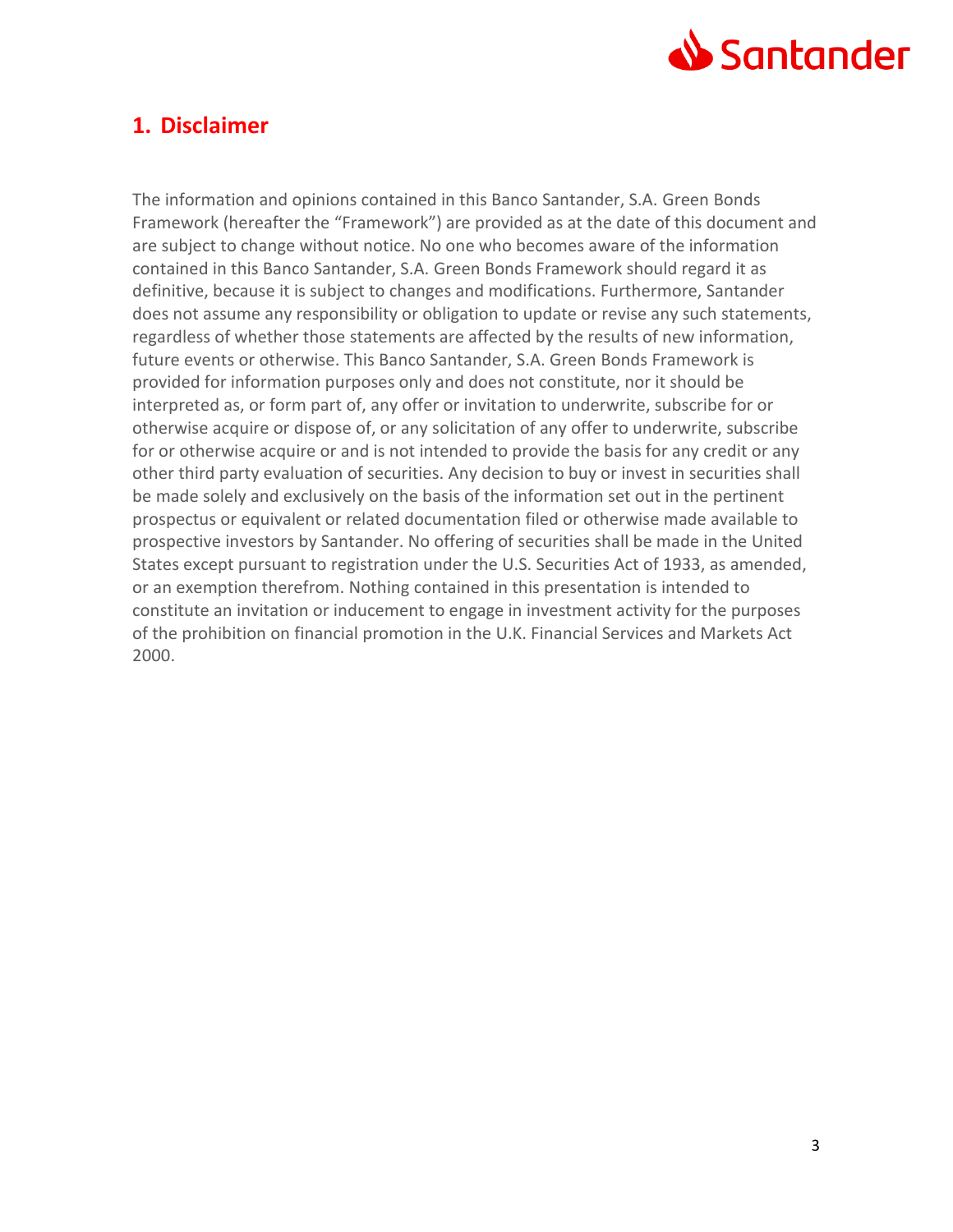

## **2. Green Bonds Framework**

## **2.1 Use of Proceeds**

Santander actively participates in financing renewable energy projects which contribute to its mission of helping people and business prosper and specifically towards the transition to a low carbon emission economy and the fight against climate change.

The net proceeds of green bond issuances, or of Santander International Products Public Limited Company's green bond issuances guaranteed by the Bank (Santander and Santander International Products Public Limited Company together referred as "the Issuers"), under the scope of this Green Bonds Framework will be used to finance and refinance loans related to renewable energy (see Eligible Green Assets definition below).

Eligible assets categories have been identified by Santander to provide financing for renewable energy production in projects located in core countries for the bank (Europe, US and Latin America) and funded by Banco Santander S.A.

The net proceeds of the Green Bonds will be allocated to both (i) existing loans of Eligible Green Assets on Santander's balance sheet at the date of issuance (loans signed from 1<sup>st</sup> January of the year "N-3" to 31<sup>st</sup> December of year "N-1", for any Green Bond issued in year N), as defined in this section, and (ii) loans of the same nature signed between  $1<sup>st</sup>$  January of year "N" until 31<sup>st</sup> December of year "N+2". During the term of any Green Bond, the share of eligible assets under (i) above won't exceed 50% of its issued amount.

In case of divestment, if an asset fails to ensure continued compliance with the eligibility criteria, or if early repayment of a loan occurs, Santander commits to replacing the asset with another one, respecting the eligibility criteria within 12 months.

#### **Eligible Green Asset categories**

Wind and solar technologies: The eligible technologies are always commercially proven and with years of track record. The design concept always consists in the transformation of wind energy or solar irradiation into electricity (no other primary energy source involved), through different physical processes.

- o Solar projects:
	- **Photovoltaic (PV) plants: The technology is based in the photovoltaic** effect, where light absorbed by solar modules, made of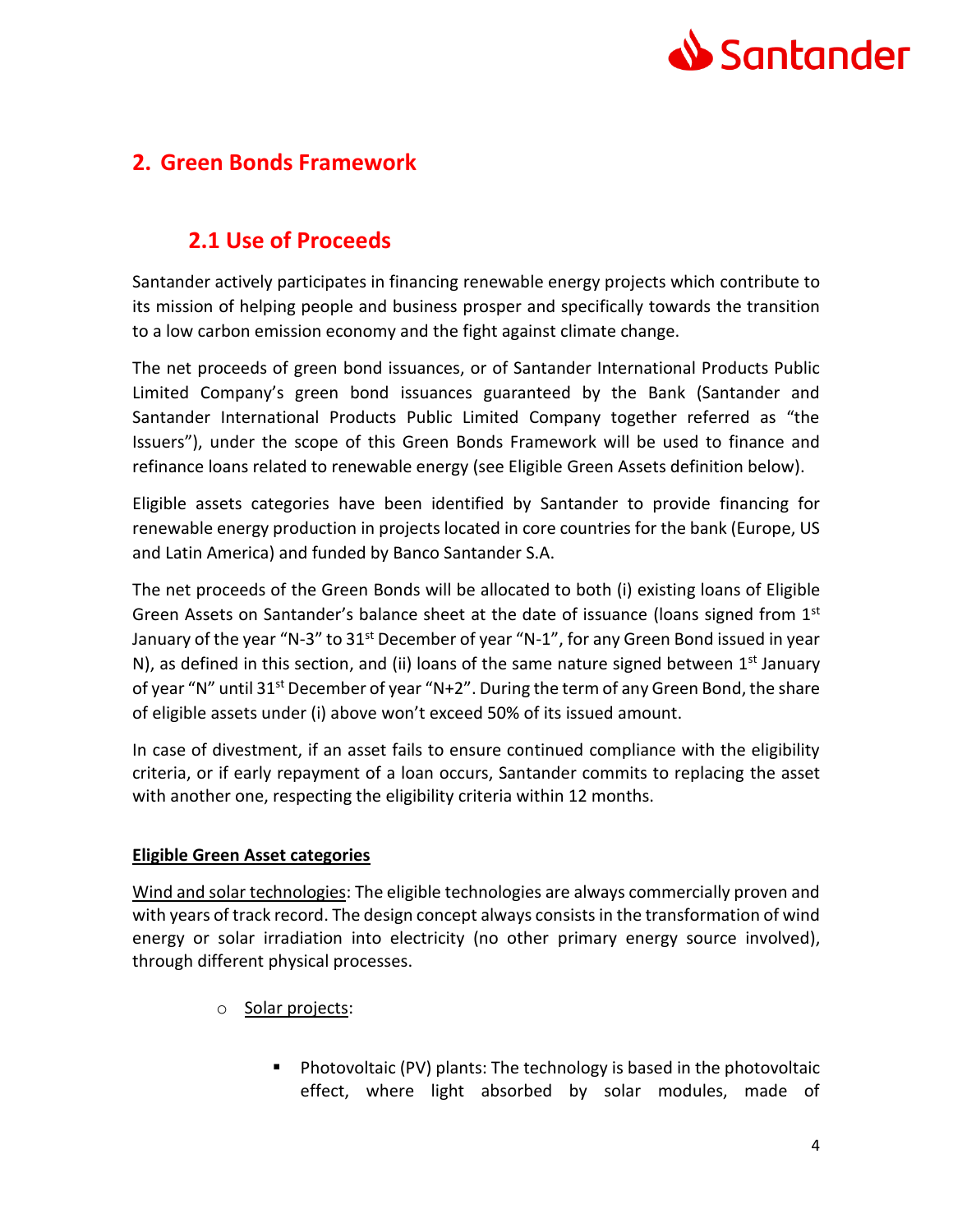

semiconducting materials, is transformed into electricity. PV assets are usually ground mounted utility-scale plants, with state of the art components and renowned manufacturers for the main components (modules, inverters, etc.).

- Concentrated Solar Power: Although several technologies fall within this category, our activity is mostly concentrated in parabolic trough solar thermal plants. Here, there is a fluid being heated by the reflection of the sun in fields of arrays of parabolic mirrors. Heat energy is then transformed into electricity as in other thermal plants.
- o Wind projects: As for windfarms, Santander typically finances onshore and offshore projects, with world-leader turbine manufacturers. The principle is quite simple: Wind turbine generators partially capture the wind through three rotating blades, and then the mechanical energy is transformed into electricity through generators.
	- **Diamage 1** Onshore wind: This technology is very mature, and there are no important concerns or technical challenges.
	- For offshore wind, the projects financed to date have always had ground-mounted foundations (monopole/tripod/jacket); while other developing technologies (floating foundations) are still not within the possible scope.

The eligible projects will include the electricity generation technologies as described above, and also any ancillary infrastructure, such as transmission lines, substations, etc.

Moreover, the eligible assets comply with Santander's Group sectorial policies (Defence, Energy, Soft Commodities and Mining and Metal policies), a copy of which is available at Santander website.

These policies prohibit financing certain activities and establish restrictions for others (e.g., transactions needing special attention in light of their potential social and environmental impact and subject to certain requirements being met in order to be approved).

For all clients or transactions approved under the scope of each policy, the appropriate monitoring, control and information mechanisms are established in accordance with the Bank's internal frameworks and processes. In addition, a declaration of conformity with the policies must be signed by clients as part of the clauses under the contract agreements.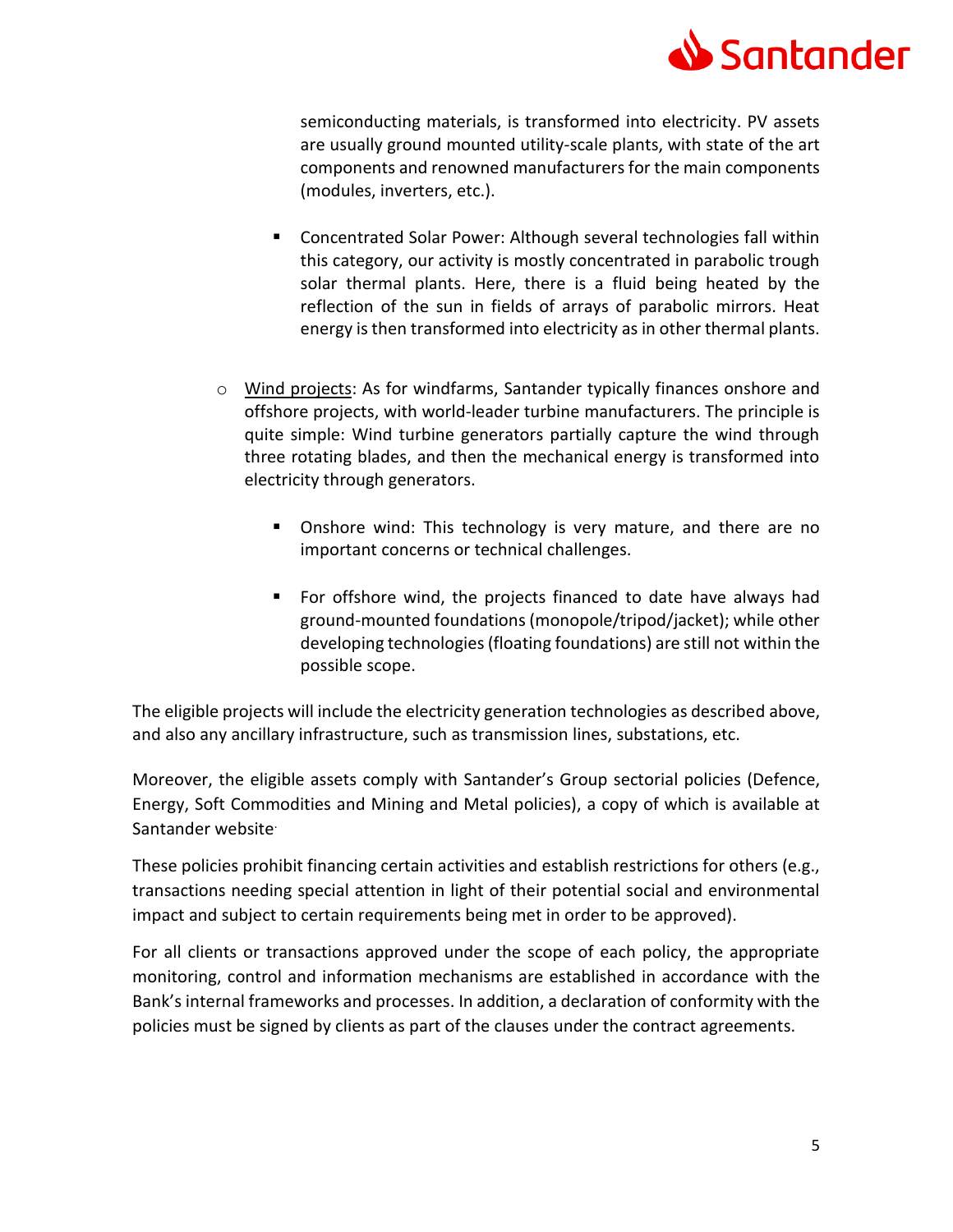

Santander's Energy Policy states that Santander Group will not participate in any transaction related to lending, financial consulting services, equity, asset management or insurance with customers who take part in any of the following activities:

• New coal-fired Power Plants projects worldwide, new clients with coal-fired power plants worldwide, that are not designed to reach the levels established by the Bank of thermal efficiency or emissions, setting different criteria for designated countries<sup>1</sup>, and for the rest of countries.

• Any revamping of any existing coal-fired power plant being already in operation (brownfield projects) if the project does not provide a significant improvement in  $CO<sub>2</sub>$ emissions or in its average thermal efficiency compared to the current situation.

• Nuclear power plants in countries that have not ratified the Convention on Nuclear Safety, the joint convention on the physical protection of nuclear

#### **Other eligibility criteria**

In addition to complying with the above criteria, the eligible assets will be categorized according to the Equator Principles (EP). Only Projects designated under EP with the category "B" and "C" will be eligible.

In the case of "B" projects, an independent assessment will be carried out on to determine the compliance with the EP. In the case of "C" projects the bank will evaluate compliance with the EP principles through its internal EP screening.

#### **CO2 emissions avoided**

 $\overline{a}$ 

On an annual basis, the Issuers will calculate an estimation of the  $CO<sub>2</sub>$  emissions avoided by the Eligible Green Assets financed or refinanced with the proceeds of each Green Bond. The methodology used to that purpose is based on an internal estimation methodology based on GHG Protocol.

Avoided emissions are estimated considering that the estimated generation attributable to Santander would be otherwise produced with the technology mix of associated national electricity grids of the countries in which each of the eligible assets were located, using latest available data from the International Energy Agency emission factors (tCO2/MWh). Under this methodology, electricity generation (MWh) is based on average production

<sup>1</sup> *It is understood as designated countries those that have a solid environmental and social governance framework, legislation and institutional capacity to protect its inhabitants and the natural environment. http://www.equatorprinciples.com/index.php/designated-countries.*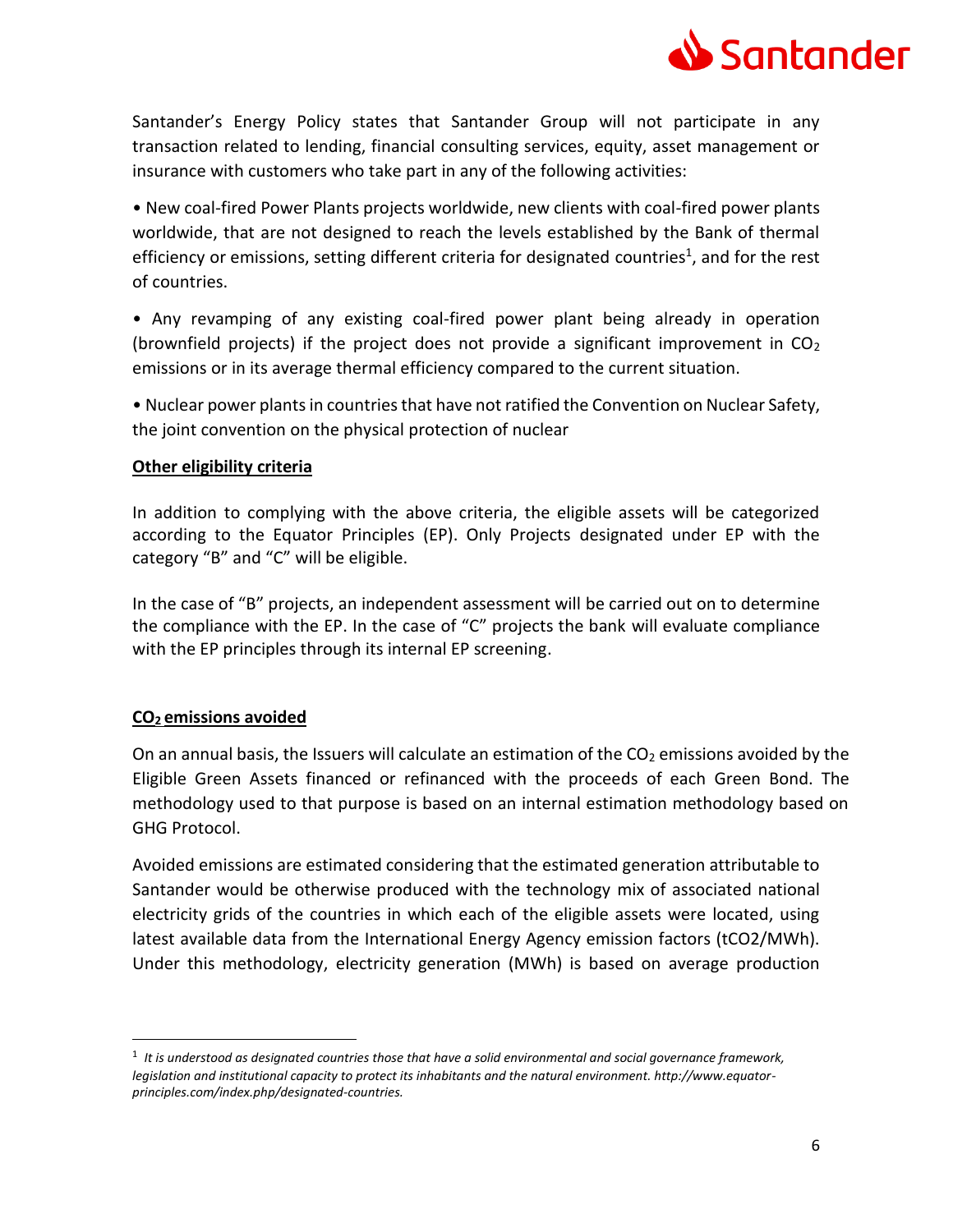

reported by project promoters or, when not available, the installed capacity (MW) and an adequate technology-specific load factor<sup>2</sup>.

Santander may consider future opportunities to update this Green Bonds Framework to expand the Eligible Green Assets categories subject to an external party evaluation.

## **2.2 Project Evaluation & Selection**

Santander has a dedicated Project Finance department for renewable energy which is responsible for the selection and financing of projects that potentially will be eligible assets for the purposes of the Green Bonds.

Santander has a general project selection and evaluation process as defined in the Global Sustainable Bonds Framework and follows the specific selection process to select the assets for the Green Bonds:

• Project selection: In the Power and Energy industry, Santander is mainly focused on technology-proven renewable assets (e.g. photovoltaic (PV) and onshore and offshore wind), located in core countries for the bank (Western Europe, US and Latin America). The Issuers can also explore opportunities in other regions, mainly when there is an Export Finance angle. Existing renewable projects on balance at the date of the issuance are located in Europe and the US; future new renewable projects under the definition of this green framework may be located in all core countries for the bank (Western Europe, US and Latin America).

In addition, Santander Group has also been applying the Equator Principles (EP) since 2009, to Project Finance and corporate funding for a known purpose, including bridge loans before project finance is granted and corporate lending arrangements for building or remodeling a specific project.

## **2.3 Management of Proceeds**

 $\ddot{\phantom{a}}$ 

The Management of Proceeds are clearly defined and formalized in Santander's Global Sustainable Bonds Framework.

<sup>&</sup>lt;sup>2</sup> For those projects that have not yet started operations in any reporting year, Santander will provide an estimation of the expected annual production.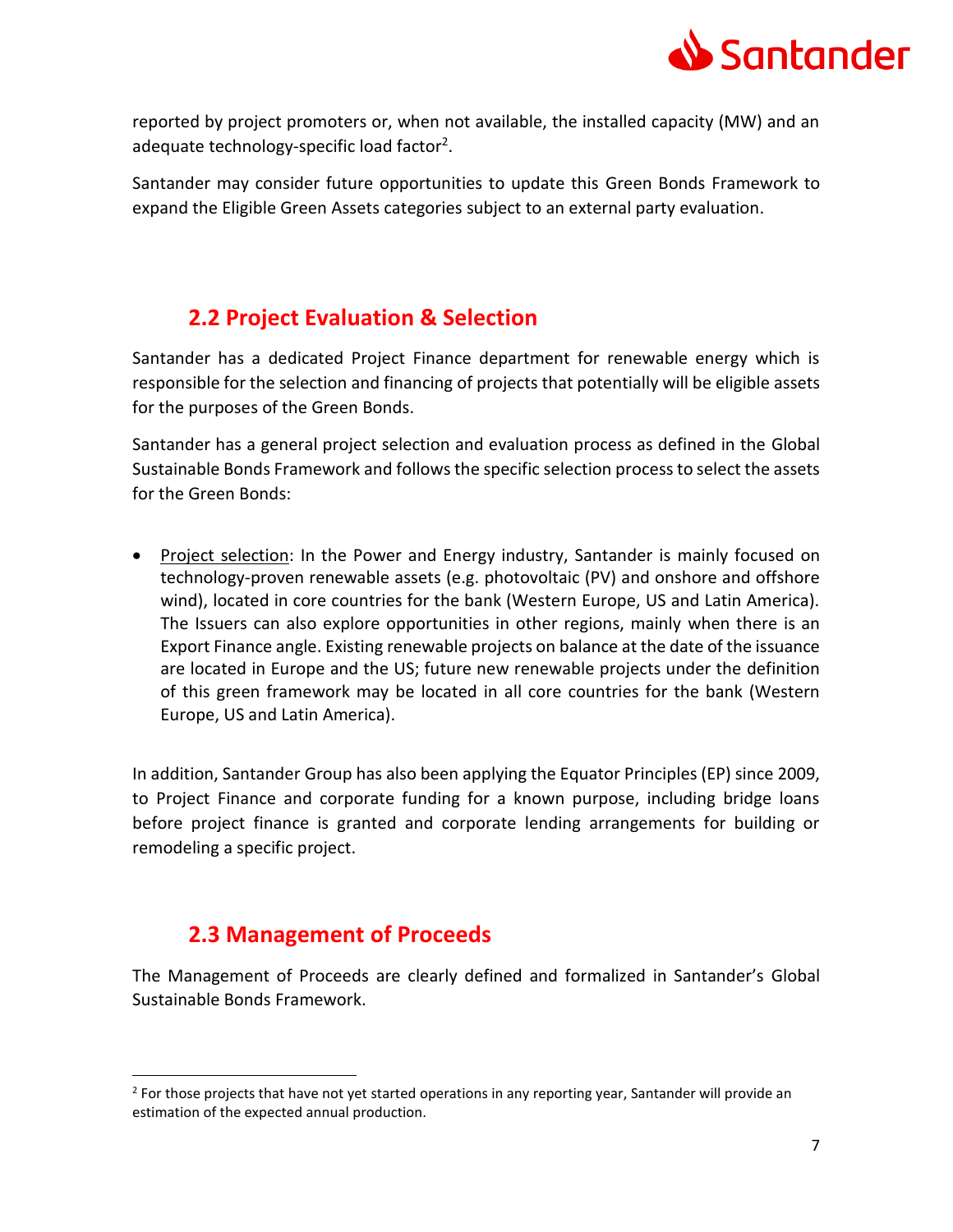

The intention of the Issuers is to allocate the net proceeds of the Green Bonds within 36 months after its settlement.

- The net proceeds of the Green Bonds will be managed by Santander's Funding business unit in the form of liquidity in a single funding pool in accordance with Santander's normal liquidity management policy.

- The allocation of funds to Eligible Assets will be appropriately tracked by the Sustainable Steering Group using a relevant internal system. The Sustainable Bonds Steering Group will ensure that a portfolio of Eligible Assets at least notionally equivalent to each Green Bond's outstanding amount is maintained all the time.

## **2.4 Reporting**

The process for reporting is clearly defined, formalized and following Santander's Global Sustainable Bonds Framework.

Santander will confirm that the use of proceeds of each Green Bond issuance conforms to this Green Bonds Framework as well as the Global Sustainable Bonds Framework.

The annual reporting for every Green Bond issuance will include:

- The amount of proceeds allocated to the Eligible Green Assets.
- The amount of proceeds not yet allocated to the Eligible Green Assets.
- Details on the Eligible Green Assets financed or refinanced by the bonds, such as:
	- o Technology (solar, wind…).
	- o Location.
	- o Operational status (under construction or in operation).
	- o Outstanding exposure.
	- o Installed capacity or installed projected capacity (MW), and annual energy produced or projected energy produced (MWh).
	- $\circ$  Information on the environmental impacts: Annual CO<sub>2</sub> emissions reduced/avoided as per methodology described in section 2 of this document.
- The share of new financing (as per paragraph (ii) under 2.1) compared to passed financings (as per (i) under 2.1).
- The indicators will be based on Eligible Green Assets allocated on or prior to December 31<sup>st</sup> of the year immediately preceding the issuance of each report.
- All the assets data will be anonymized for confidentiality reasons.

This information will be externally verified by the financial auditor assuring compliance with this framework.